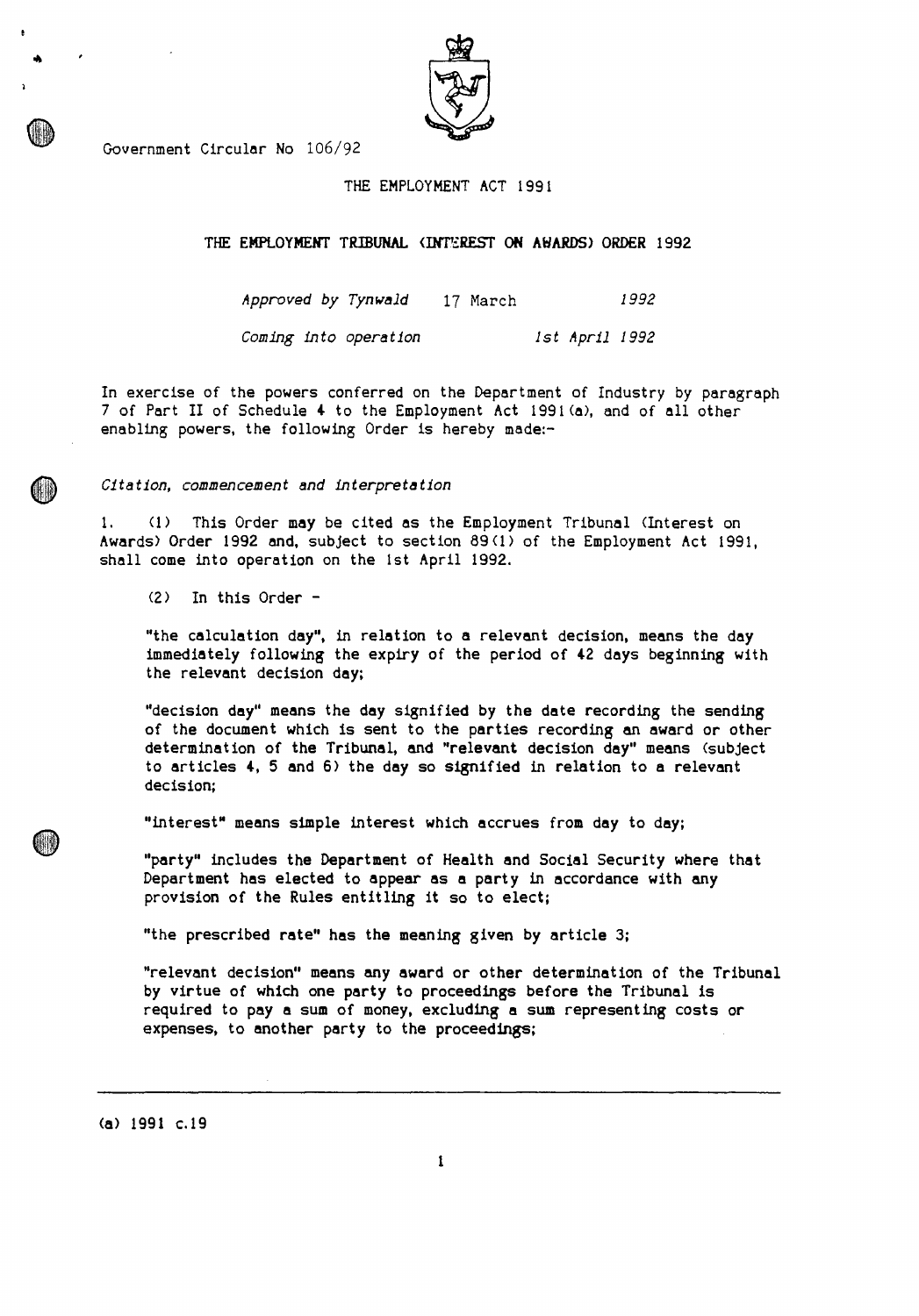"the Recoupment Regulations" means the Employment (Recoupment of Benefit) Regulations 1992 (b);

"the Rules" means the Employment Tribunal Rules 1992(c);

"the Tribunal" means the Employment Tribunal.

(3) For the purposes of this Order a sum of money is required to be paid by one party to proceedings to another such party if, and only if, an amount of money required to be so paid is -

- (a) specified in an order or other determination of the Tribunal or in an order or decision of the High Court on appeal from the Tribunal, or
- (b) otherwise ascertainable solely by reference to the terms of such an award or determination or, as the case may be, to the terms of such an order or decision;

but where the Tribunal or the High Court has made a declaration as to entitlement under a contract nothing in this Order shall be taken to provide for interest to be payable on any payment under that contract in respect of which no obligation to make the payment has arisen under the contract before the declaration **was made.** 

# Computation of interest

2. **(1) Subject to paragraphs (2), (3) and (4), where the whole or any part of a sum of money payable by virtue of a relevant decision remains unpaid on the calculation day the sum of money remaining unpaid on the calculation day shall carry interest at the prescribed rate from the calculation day (including that day).** 

**(2) Where after the calculation day a party pays to another party some but not all of such sum of money remaining unpaid on the calculation day, then beginning with the day on which the payment is made interest shall continue to accrue only on that part of the sum of money which then remains unpaid.** 

**(3) For the purposes of computation of interest under this Order there shall be disregarded -** 

- **(a) any part of a sum of money which, pursuant to the Recoupment Regulations, has been claimed by the Department of Health and Social Security** in **a recoupment notice;**
- **(b) any part of a sum of money which the party required to pay the sum of money is required, by virtue of any provision contained** in **or having effect under any statutory provision, to deduct and pay over to a public authority** in **respect of income tax or contribution under Part I of the Social Security Act 1975 (an Act of Parliament)(d), as it has effect in the Island(e);**

(b) GC **/92 (c) GC /92 (d) 1975 c.14 (e) GC 153/75** 

Td

HD

(III)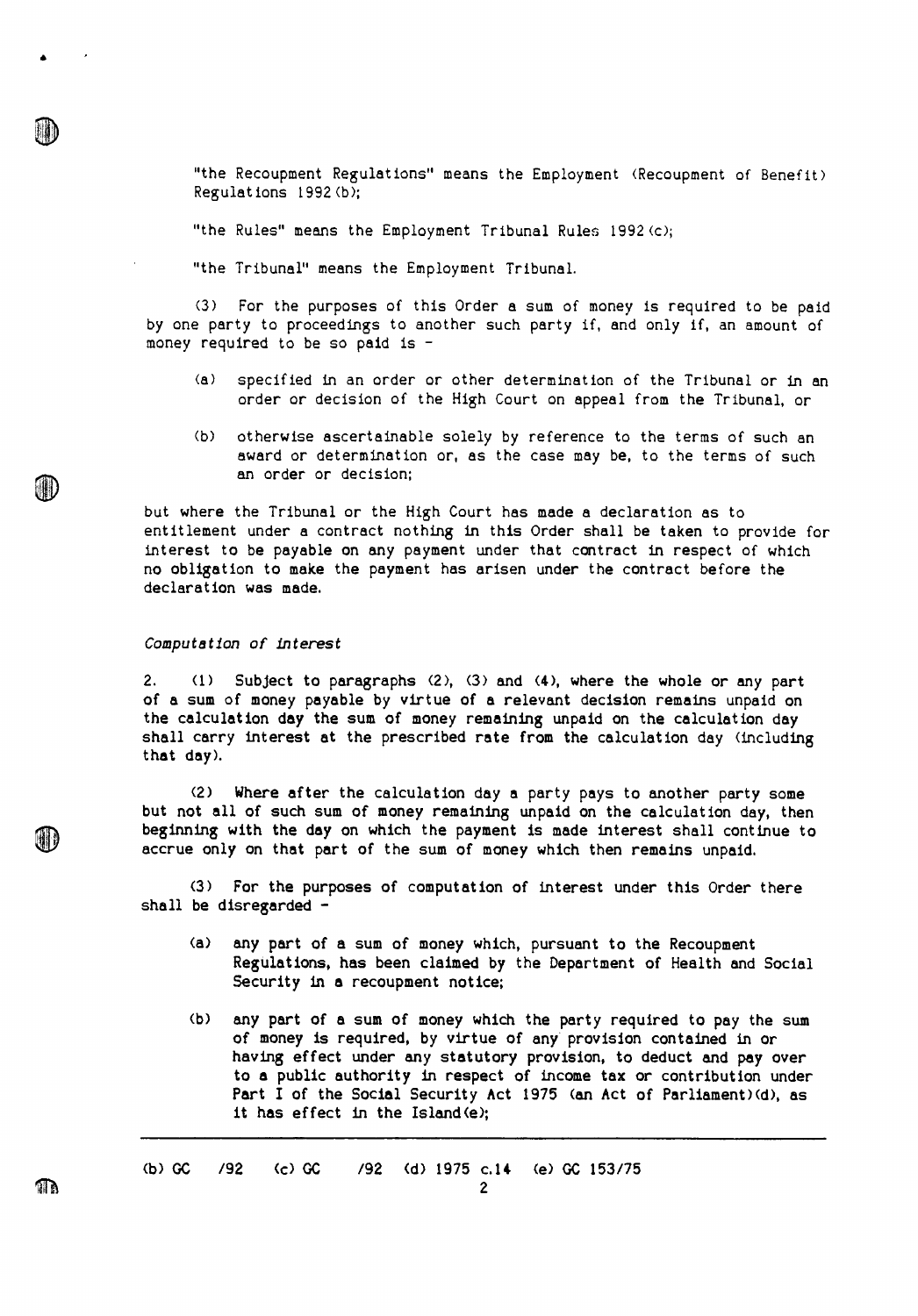(4) Where a sum of money payable by virtue of a relevant decision is varied under one of the procedures referred to in articles 4, 5 and 6, or a sum of money treated as being so payable by virtue of article 7 is varied under the procedure referred to in article 5, the reference in paragraph (1) to a sum of money payable by virtue of a relevant decision shall be treated as if it were a reference to that sum as so varied.

# Rate of interest

3. The prescribed rate for the purposes of this Order shall be the rate of interest from time to time specified or prescribed under section 9 of the Administration of Justice Act 1981(f) as that enactment has effect from time to time.

#### Reviews

4. Where the Tribunal reviews its decision pursuant to the Rules and the effect of the review, or of any re-hearing which takes place as a result of the review, is that a sum of money payable by one party to another party is confirmed or varied, the relevant decision day shall be the decision day of the decision which is the subject of the review.

#### Decisions on remission to Tribunal

5. Where the High Court remits a matter to the Tribunal for re-assessment of the sum of money which would have been payable by virtue of a previous relevant decision, the relevant decision day shall be the decision day of that previous relevant decision.

## Appeals from relevant decisions

6. Where, on an appeal from a relevant decision, the High Court makes an order which confirms or varies the sum of money which would have been payable by virtue of that relevant decision if there had been no appeal, the relevant decision day shall be the decision day of that relevant decision.

# Other appeals

41)

7. (1) This article applies in relation to any order made by the High Court on an appeal from a determination of any issue by the Tribunal which is not a relevant decision, where the effect of the order is that for the first time in relation to that issue one party to the proceedings is required to pay a sum of money, other than a sum representing costs or expenses, to another party to the proceedings.